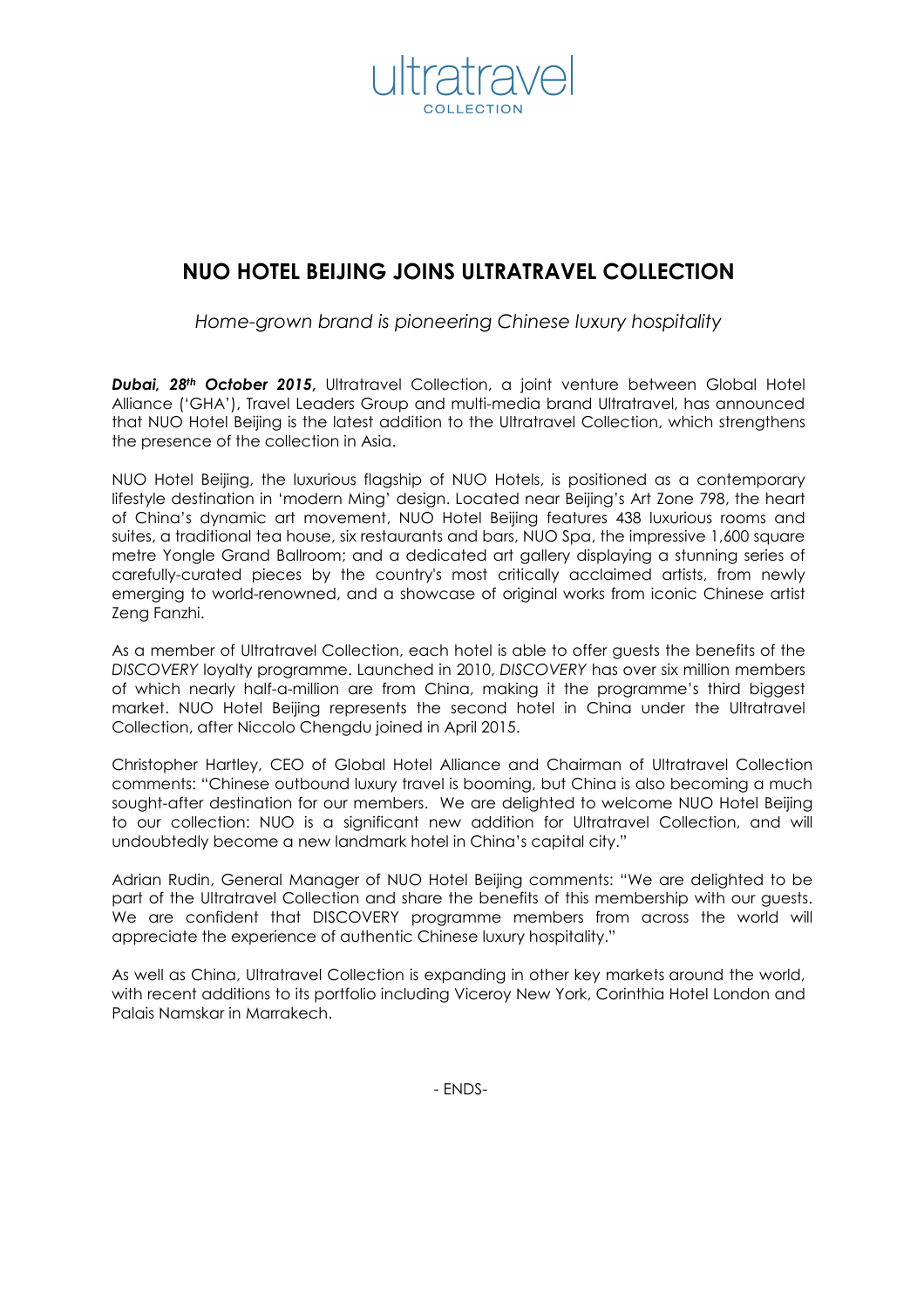

### **Editor's Notes:**

### **About Ultratravel Collection**

Membership in Ultratravel Collection is reserved for the very best hotels and resorts in the world – genuinely luxurious and iconic properties that deliver the finest service and personalised guest experiences. Member hotels share an integrated global platform for guest recognition and loyalty rewards, the DISCOVERY programme from partner Global Hotel Alliance, as well as beneficial relationships with Ultratravel Collection's other founding partners, Travel Leaders Group and the multi-media brand, Ultratravel. For more information visit ultratravelcollection.com

#### **About Global Hotel Alliance**

Founded in 2004, and based on the airline alliance model, Global Hotel Alliance ("GHA") is today the world's largest alliance of independent hotel brands. GHA uses a shared technology platform to drive incremental revenues and create cost savings for its member brands, and operates a multi-brand loyalty programme, DISCOVERY, which has over six million members. GHA's member brands are currently: Alila, Anantara, Art Series, Atura, AVANI, Corinthia, Doyle Collection, First, GLO, Individual Collection, Kempinski, Leela, Lungarno Collection, Marco Polo, Meritage Collection, Meydan, Mokara, Omni, NICCOLO by Marco Polo, NUO, Pan Pacific, PARKROYAL, PER AQUUM, QT, Rixos, Rydges, Shaza, Tangram, Thon, Tivoli, Ultratravel Collection and Viceroy encompassing over 550 upscale and luxury hotels with 110,000 rooms across 76 different countries. For more information visit gha.com

### **About Travel Leaders Group**

Travel Leaders Group (www.travelleadersgroup.com) is transforming travel with a commitment to our vacation and business travel clients via our progressive approach toward each unique travel experience. Having already assisted millions of travelers – through our beginnings as Carlson Leisure Group, a division of Carlson Companies, TraveLeaders and Tzell Travel Group and through the additions of Nexion, Vacation.com and Protravel International – Travel Leaders Group manages leisure, business and franchise travel operations under a variety of diversified divisions and brands. With annual sales of approximately \$20 billion through over 6,500 locations, Travel Leaders Group ranks as the industry's largest traditional travel agency company.

### **About Ultratravel**

Ultratravel is a multi-media brand first launched in the United Kingdom in 2004 alongside bestselling upscale daily newspaper Daily Telegraph, Ultratravel magazine now has editions in the Middle East in English and Arabic – and in the United States. The UK edition of Ultratravel was last month voted Newspaper Supplement of the Year in the 2014 Newspaper Awards. The brand now encompasses the ultra.travel community website, ULTRAs Awards, Ultratravel Currency Card and Ultratravel Forums. An Ultratravel TV programme is also being developed in the UK.

### **About NUO Hotels**

Derived from the Chinese "诺金"(Nuo Jin) meaning 'the golden promise', the NUO Hotel brand has been developed in conjunction with Kempinski Hotels and is owned entirely by Beijing Tourism Group (BTG). NUO Hotels is proudly pioneering Chinese luxury hospitality as one of the country's first home-grown five-star international hotel brands, appropriating its brand identity with the symbol of a Chinese vase representing health, abundance and prosperity.